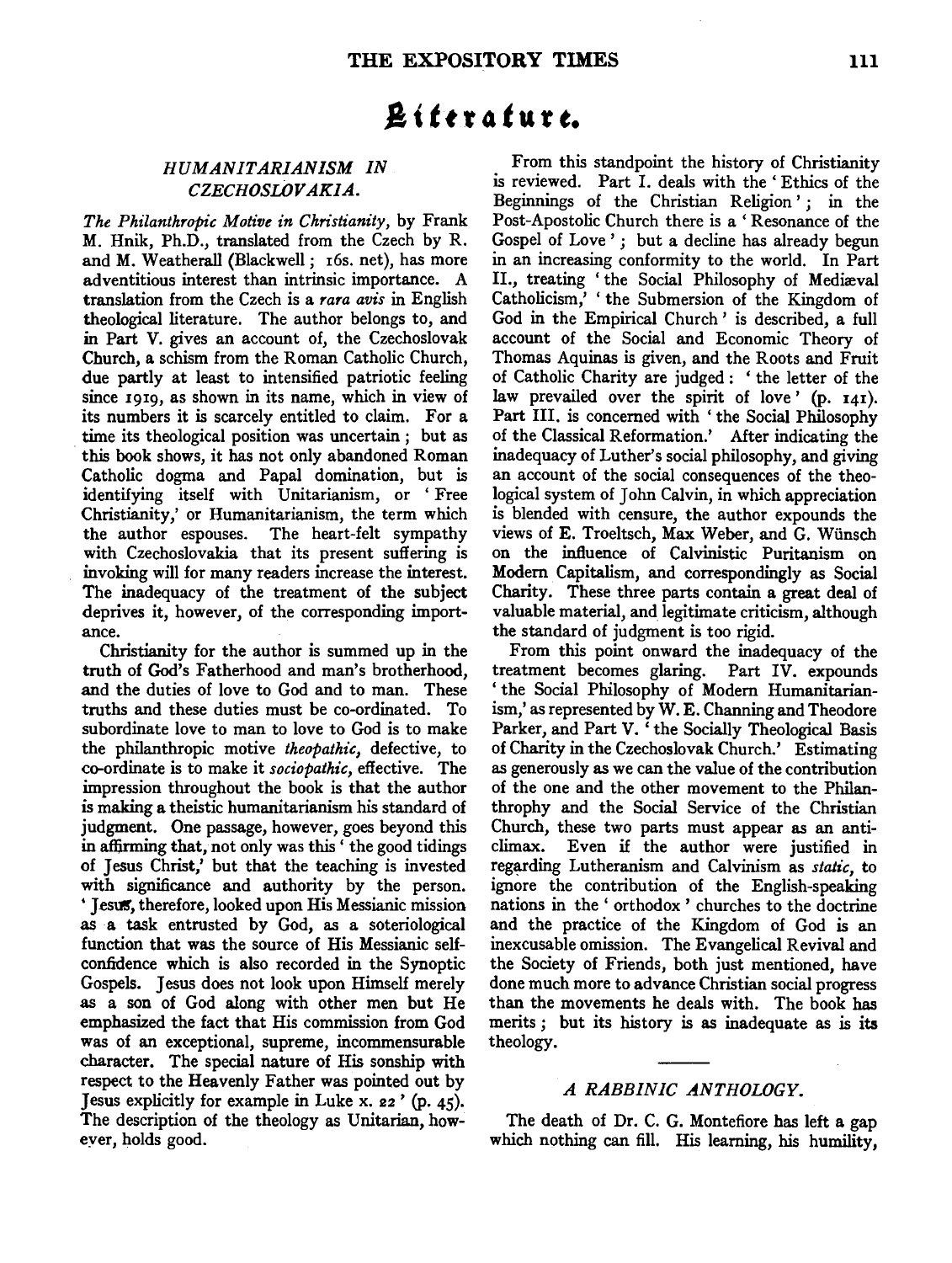and his sweetness of character, made him a unique figure among Biblical students, and everything he 5aid and wrote was treasured by a great company, both Jewish and Christian. No man has done more to bring together the adherents of the two great faiths, or to expound them to one another. Though a 'Liberal' Jew, he never betrayed the least hostility to his ' Orthodox ' brethren, and his latest work is one in which he collaborated with Mr. Herbert Loewe. Jews seem to manage these things better than Christians ; we can hardly imagine a work produced jointly by Luther and Loyola. The book in question-posthumous as far as Montefiore is concerned-is *A Rabbinic Anthology*  (Macmillan; r8s. net). It is a selection from the best things that post-Biblical Judaism has had to offer the world, a collection of choice 'flowers' from which weeds have been rigorously excluded. The 1661 passages chosen admirably illustrate the Rabbinic teaching about God and man, their nature and the relation between them. It is impossible to give details ; the type of material cited is familiar, with its love of allegorical stories, its delight in epigram, and its insistence on referring every point, in the last resort, to the text of Scripture. The Rabbis were hampered by a doctrine of Scriptural infallibility in an extreme form, with the inevitable result that we sometimes meet with curious exegesis, but their instinct was, in the main, sound. There are notes of great value on many of the passages cited, but the reader will probably derive more benefit from the two Introductions-one by each editor-and the additional discussions at the end of the book. It should be observed that this anthology is not an attempt to expound the position of the modern Jew. As Dr. Montefiore so well says-and his colleague would be in full sympathy with him-the world has grown in every way, and much of what the old Rabbis believed would be out of place in a Copernican universe. Yet even the Liberal Jew recognizes the fact that his faith has come to him *through* the Rabbis, and is unintelligible apart from them. The history of Jewish thought does show a real progress ; while it is not so far as Christianity from the Judaism of the age of Jesus (owing, partly, to the fact that it remained uninfluenced by Greek thought), it is, nevertheless, a very different thing, and not the least important feature of Rabbinic thinking is the way in which it overcame its necessary limitations.

In what. has been said, it is the work of Dr. Montefiore that has received most attention. This is as Mr. Loewe would have wished, but his contribution is far from being negligible ; some of the most interesting passages in the book are thosein which the two scholars record differences of opinion, and notes signed ' H. L.' are always instructive and important. Above all, we owe to-Mr. Loewe the final preparation of one of the most valuable books on Judaism that have appeared in recent times.

## *A CONGRESS OF FAITHS.*

For the last three years a group, composed of adherents of the various religions, have gathered to a Conference in this country, and have enjoyed discovering how much they have in common. This year they met in Cambridge, and *The Renascence of Religion* (Arthur Probsthain ; 7s. 6d. net) is the outcome of their ' congress of faiths.'

It is a rather disappointing book. Sir Francis Younghusband, the moving spirit in it all, has an introduction, marked by his usual charm of mind, and catholicity of heart. Radhakrishnan could not be uninteresting even if he tried. But, for him, his is a slight contribution. The 'Muslim View,' put by Sir Abdul Qadir, makes some appeal, not a little by the aptness of his quotations. Professor Tucci finds, surprisingly, much that is vital in what to most minds are the dry and mouldering bones of Lamaism; and Dr. Sen gives an account of how the Brahmo Somaj came to be what it now is. There is, too, an address on ' The Religious Drama,' and another rather inchoate one upon ' Immortality.' And all are followed by so-called discussion, painfully ineffective, even futile. Far the most satisfying thing in the whole book is Mr. Cheng Su's delightful contribution on Confucianism, though he might have given Mr. Cranmer Byng the credit for the beautiful translation which is quoted.

There was also a Public Session, at which Lord Samuel gave a virile address, optimistic even in these dark days; and Mr. Perera spoke arrestingly, but(most uncharacteristically), almost pugnaciously,. from the Buddhist standpoint; and Mr. Kenna, on the American negro ; and Sefior Madariaga, with impressive shrewdness and insight. One would like to spend an evening with the Señor, and sit quiet, letting him unroll his mind on many things. For one would rise and go, a saner man, with his heart cleaned and freshened. There are also three Orders of Service, so to speak-one Muslim, one Hindu, one Buddhist. The last is printed both in Pali and in English. The translation is not full, nor altogether accurate. Pafica means, of course, five. Yet Pafica Sila is translated ' The Four Precepts '-as one might say the nine command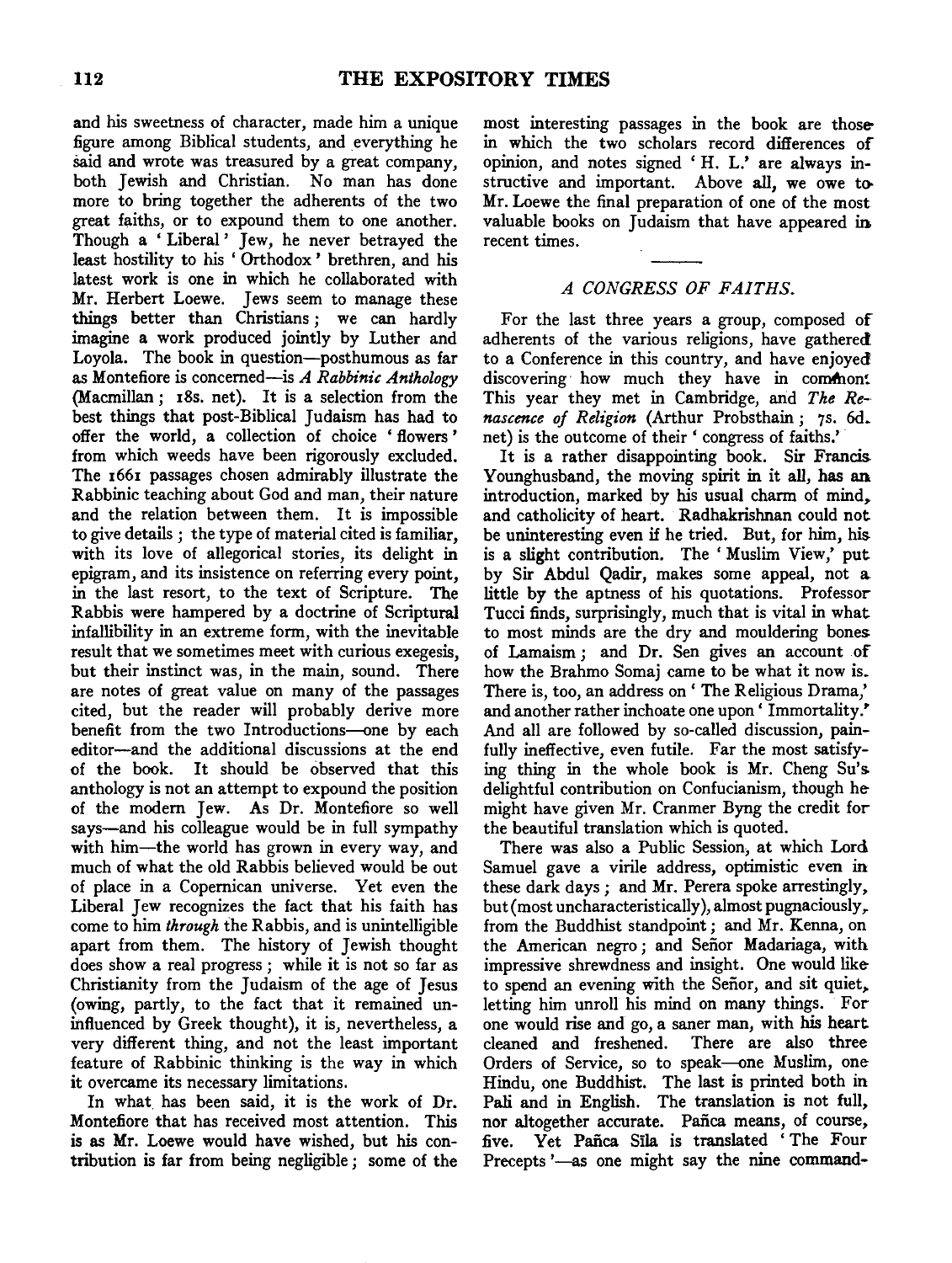ments—and sure enough the third, on sexual sins, is, for some reason, left out in the English. A rather

*CHRISTIAN PSYCHO-THERAPY.* 

disappointing book. But Mr. Cheng Su is delightful.

We always feel that a book is going to be a good one when the author tells us that it deals with ' one of the greatest needs of the world.' We would even prefer to omit' one.' We all feel in that way about our own subject. We smile when any one else says the same. But all the same you cannot write urgently and well of anything unless you feel that it is the biggest thing you know. This is what the Rev. J. A. C. Murray, B.D., says of the subject of *his book-An Introduction to a Christian Psycho-Therapy* (T. & T. Clark; 7S· 6d. net). Mr. Murray is a clergyman, but he has made an exhaustive study of psychology on its healing side, and apparently has done some practical work in its applications to individuals. The purpose of his excellent book is to bridge the gulf between Christian doctrine and the discoveries of psychological research, and in especial to help the working minister to be more effective than he is in dealing with souls. He contends, truly enough, that not sufficient is done in our theological colleges to furnish the minister to meet really baffling human troubles, and that, while all ministers cannot be specialists, and while a little knowledge may be a dangerous thing if one presumes on it, yet ministers ought to have a better knowledge of what goes on in the lives of their people, and be prepared at least to avoid pitfalls that await ignorance.

And so Mr. Murray has written this big book (which is a first-rate contribution to the subject) with a practical aim. But it is not all 'practical.' It is a scientific account of the matter. He examines first the content of the mind, then the major mental and spiritual disorders. Then he discusses proved therapeutic methods, particularly that of analysis. The author repudiates the claim of either medical practitioners or materialistic psychologists to exclusive authority in the healing of the mind's troubles, and ably vindicates the right of Christian truth and inspiration to claim a necessary part in such a saving work.

We have read this book with pleasure. It is well-informed and well-written, and ought to have a real influence for good. There are things in it that suggest criticism. Like all psychologists the author is apt to over-emphasize the extent to which mental disorders exist. He sees them everywhere, whereas it is a matter of experience that they are comparatively uncommon. But this, and other matters of detail on which undue stress is laid, do not detract from its real value.

#### *THE FERRAR PAPERS.*

There is a great collection of Ferrar Manuscripts at Magdalene College, Cambridge. They have belonged to the College for some hundred and fifty years. But only quite recently have their full range and value become apparent. During a. cleaning and stock-taking of the College Library half a dozen years ago a large number of neglected Ferrar documents, including holograph letters of Nicholas Ferrar himself, came to light. And it appears that Mr. A. L. Maycock and Dr. Bernard Blackstone were the first people to make use of these documents.

At any rate, Mr. Maycock recently published the fruits of his researches in the volume, ' Nicholas Ferrar and Little Gidding,' which gives an account of the life of Nicholas Ferrar and of the community of Little Gidding, and which we have had the pleasure of reviewing. And now there lies before us a goodly volume, edited with an Introduction and Notes by Dr. Blackstone, entitled *The FerraY Papers* (Cambridge University Press; 21s. net). This volume contains a ' Life of Nicholas Ferrar' (a composite of the surviving manuscript accounts), the Dialogue called by Dr. Blackstone 'The Winding-Sheet ' from its main theme (part of three folio volumes, bound at Little Gidding by Mary Collett, containing records of the Conversations held in the Great Chamber by the Maiden Sisters and others of the Little Academy), 'A Collection of Short Moral Histories ' (part of a quarto volume in the hand of Francis Peck), and ' A Selection of Family Letters' (mainly autographs illustrating the character of Nicholas and his friends and the everyday life of Little Gidding). The frontispiece of the volume is a plate of Little Gidding church ; there are seven plates of letters ; and there is also a plate of a paper by George Herbert, who was a. friend of Nicholas Ferrar.

We can but commend this scholarly edition of these interesting social documents to those who would make study of a deeply religious personality of seventeenth-century England and the community movement which he initiated. Nicholas Ferrar was a man of learning and affairs, but before middle age he retired to the practice of the 'religious life,' gathering round about him at Little Gidding a society of like-minded friends. Those who have been interested in Mr. Maycock's volume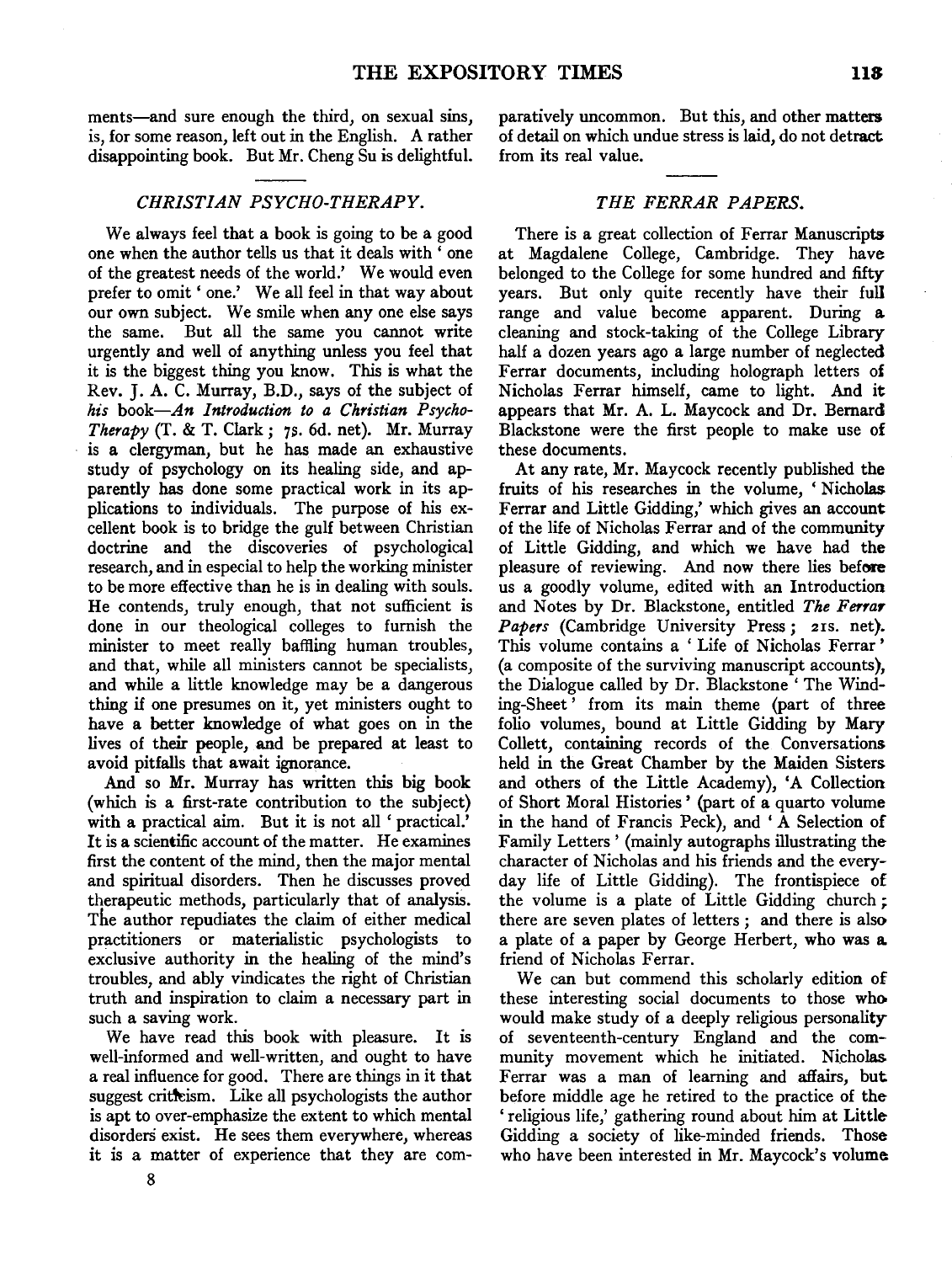may well go on to form a more intimate contact, under Dr. Blackstone's guidance, with the founder and the community of Little Gidding.

### *THE ORIGINAL BUDDHISM.*

Mrs. Rhys Davids, that iconoclastic higher critic in things Buddhist, pursues her crusade with unabated enthusiasm and zeal. In fact in none of her volumes does one find her position stated so effectively as in *What Was the Original Gospel in*  'Buddhism' ? (Epworth Press; 3s. 6d. net). In the final chapter ' Thus Far ' she sums up her findings under some dozen headings, where all can see them for themselves. Enough to say that she believes that in the original Buddhism there is a very real teaching about the Divine, and a self in man, that there is no such over-estimate of ill and under-estimate of desire as some find fundamental in it ; that the ' central ' eightfold way is really a poor falling away from the first and vastly higher doctrine, that Jhana is communion with those beyond the veil, that the Brahma Viharas are a kind of televolition, and so on.

Dean Stanley once flamed into Scotland with a course of Lectures upon Scottish Church history, which he understood in the most novel way. He was answered by Rainy in one of the most crushing replies ever given. After describing the great Scottish leaders as the Dean saw them, he exclaimed, ' What an array of fighting fools ' these heroes of ours prove to be. ' And how great a man the Dean of Westminster who has seen through them all!'

Sometimes one has a feeling much like that in reading Mrs. Rhys Davids !

Yet her humility disarms, and her immense knowledge compels her views to be considered with an anxious seriousness at every step.

#### *FREDERICK DEN/SON MAURICE.*

Bishop Westcott once said of Maurice: 'Few can teach nobler lessons, and I should feel it hard to say how much I owe to him directly and by suggestion.' The indebtedness of Dr. Westcott may well have been one of the impulses that set Professor Claude Jenkins, D.D., F.S.A., to write *Frederick Denison Maurice and the New Reformation* (S.P.C.K.; JS. 6d. net). It was the considered judgment of Dean Church that this teacher has shown us a serious love of truth. He taught men also to look into the meaning of our familiar words, and to use them with a real understanding. Charles Kingsley has reminded thoughtful students of this theologian's work of a memorable saying of his, ' The real struggle of the day will not be between Popery and Protestantism but between Atheism and Christ.' Every theologian is bound to reach an apparent inconsistency of thought. We cannot express Christian truth in a syllogism. This may be the reason why R. H. Hutton could never quite reconcile Maurice's profound sense of the reality of sin with his emphasis as to the absolute completeness of redemption. Yet the withdrawal of God's presence was regarded by this thinker as a penalty for sin which could scarcely be exceeded. If the reprobates are ' left alone,' if they meet that direst of all nemesis, is not this the tacit recognition in Maurice's 'universalism,' that there is an area which even the divine redemption at its fullest hardly covers ? If this be so, may not this satisfy R. H. Hutton's craving for a genuine, unvarnished insistence on the heinousness of sin, if even God's reconciling overtures may apparently be thwarted by man's impenitence?

Part of the book is taken up with Maurice's socialistic teaching, his work for democracy, and his friendship and service in the interests of working men. He regarded the Kingdom of Heaven as the great practical existing reality. It was to renew the earthly and make it a habitation for blessed spirits.

Education was another channel for his influence. He shares the views of Julius Hare that the task of the instructor is not to load with ready-made knowledge, but inspire with a love of learning, to expand the mind. He was a pioneer in the introduction of women to the learned professions. There are striking tributes in the book to the liberty that he brought to illustrious women of his age. Professor Jenkins has brought real knowledge of the period, and of the writings of Maurice to his task. If there is one feature that we miss it is that the background of the era, and the life are not sketched. A more vivid and telling picture of that setting would have won his readers to a more sympathetic response to the message of the man. Then we should have more readily entered into the commendation of Dr. Montagu Butler who wrote the biography- ' Wherever rich and poor are brought closer together, wherever men learn to think worthily of God in Christ, the great work that he has laboured on for fifty years shall be spoken of for a memorial of . , him.'

A little book on the art of common worship has been published by the Abingdon Press : *The Art of Group Worship,* by Professor Robert S. Smith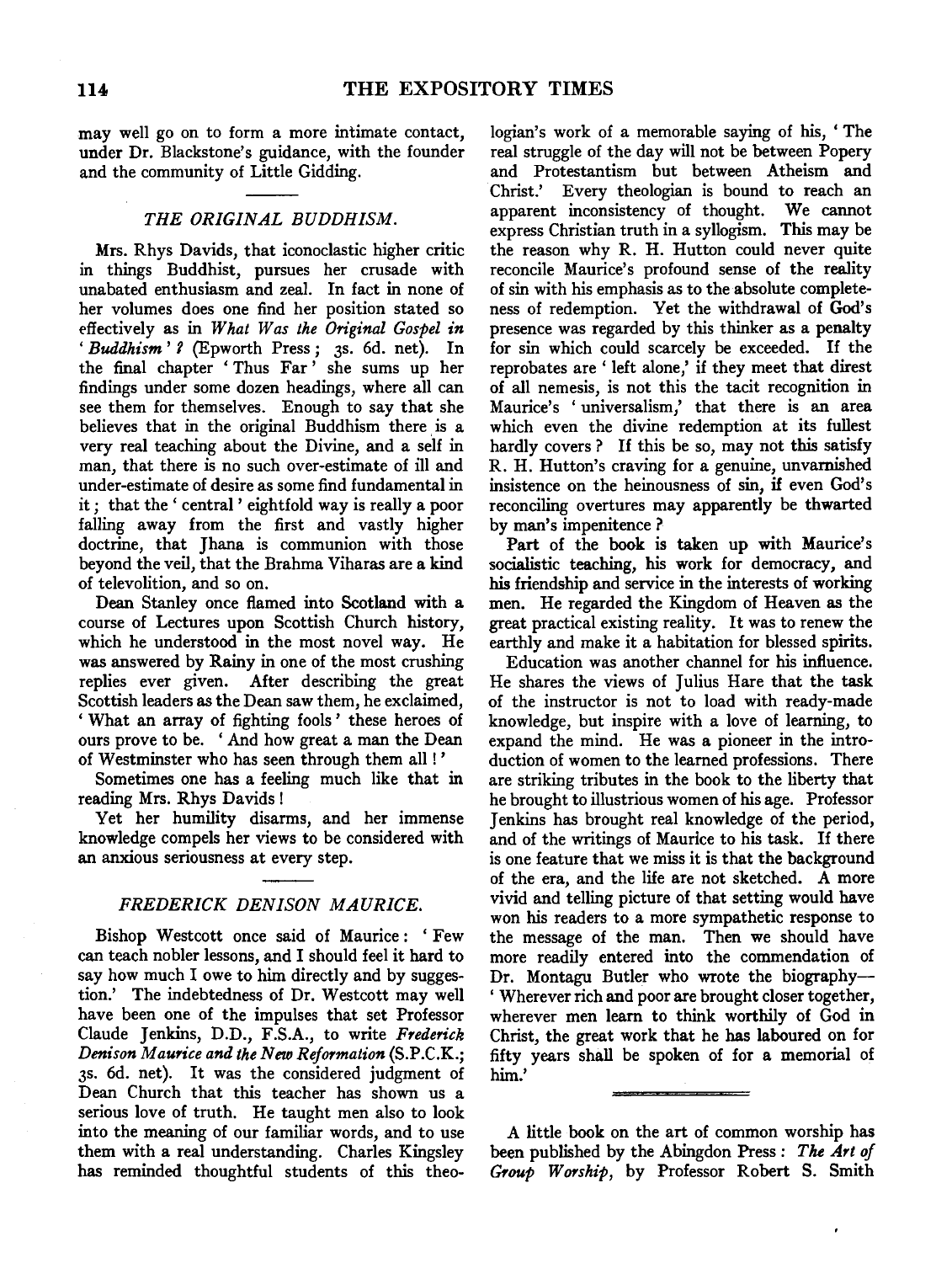(so c.). There are six chapters on Why we Worship, What We do in Worship, The Leader in Worship, The Surroundings of Worship, The Materials of Worship, and How We can help Others to Worship. It is a small book on a great subject. And it is a valuable book on an urgent subject. Guidance is needed not only in our church life, but more especially in our church schools, where worship has been at a discount, and where above all the spirit of worship may be caught, and the child taught its beauty and value. And these chapters, simply and modestly written, contain just such guidance.

Mr. John Hilton is probably one of the most popular, if not the most popular, of broadcasters. He has been ' on the air ' over a hundred and fifty times. And his popularity is easily explained. He *talks.* He does not merely read a written literary essay. And he takes pains to talk. And, of course, he talks about things we wish to hear about. And he talks sense, plain sense, out of a wise heart. And so his new book of broadcast 'addresses '-no, not addresses, talks, entitled *This and That* (Alien & Unwin; 5s. net) will be very welcome. It will be widely read. For those who have listened to John Hilton it will be enough to say that these are what they have enjoyed on the wireless, and will immensely enjoy over again in print. For others we would say, get this book of genial wisdom and enrich yourself with it. Nothing is too great for Mr. Hilton, and nothing too small. This is a perfectly delightful book just about This and That.

*The Annual of the American Schools of Oriental Research,* vol. xvii. for 1936-37, published at New Haven, Conn. (\$2.50), has been delayed till this year, but has been worth waiting for. It contains a detailed account by Professor Albright of the excavations at Tell Beit Mirsim in the Bronze Age. It resumes the publication of reports begun six years ago, and is to be followed in two or three years by a volume on the Iron Age. The Tell, which is situated in the southern Shephelah, is believed by the excavators to represent the Biblical Kirjathsepher (or Debir). It has no fewer than ten strata, the deepest of these being dated in the third millennium. Though it is the only excavated site of any consequence in Palestine where no tombs have been found, this lack is amply compensated by the enormous number and variety of articles found. The book contains forty-eight plates, as well as diagrams, plans of the site and work, and an index of the objects discovered. Its appearance will be welcomed by archæologists, who will find it a valuable source of information and of reference.

Professor W. Macneile Dixon's Gifford Lectures, delivered in Glasgow in 193s-1937, attained a popularity reminiscent of William James's Gifford Lectures on 'The Varieties of Religious Experience.' There was in them the same freshness of thought, felicity of diction, and the same power of handling philosophic subjects in terms within the comprehension of the plain man. There was, too, a certain similarity in the mental attitude of the two lecturers. As the one passed in review the varieties of religious experience in a detached and critical, if kindly, manner, so the other ranged over the whole realm of religious, philosophic, and scientific theory with keen and searching eyes and many a rapier thrust of criticism. The patient reader wonders if any ultimate ground of certainty will ever be reached, but at last, out of the amazing perplexity of life, there emerges faith in the rationality of things and in human freedom and immortality. Professor Dixon's lectures have now been issued in a cheaper edition-The *Human Situation* (Amold; 7s. 6d. net). The volume is substantially bound, and apart from the fact that the pages are rather crowded and have no headings, it is great value for the money.

To the large number of books dealing with the Exodus, we have now to add a small volume by Mr. A. Lucas, O.B.E., F.I.C., F.S.A., honorary chemist to the Egyptian Department of Antiquities-The *Route of the Exodus of the Israelites from Egypt* (Amold; 3s. 6d. net). Long residence in Egypt and familiarity with the district, together with a careful study of the more important scholarly discussions of the problem, give Mr. Lucas a right to an opinion. In refreshing contrast to some of his predecessors, he writes as a scientist, modestly, thoroughly, and accurately; he can even use his observations of the habits of quails with good effect. He confines himself strictly to his subject, and avoids discussion of tempting side-issues. He accepts the more easterly position for Sinai, identifying it with the Gebel Bagir, and rightly rejects the view that the sacred mountain was a volcano. He accepts, too, the identification of Goshen with the Wadi Tumilat, and gives his reasons for rejecting various theories as to the route followed by the Israelites. That which he proposes is the modem pilgrim road from northern Egypt to the Gulf of Akaba, and he traces the itinerary in detail through three stages. From the Wadi Tumilat the road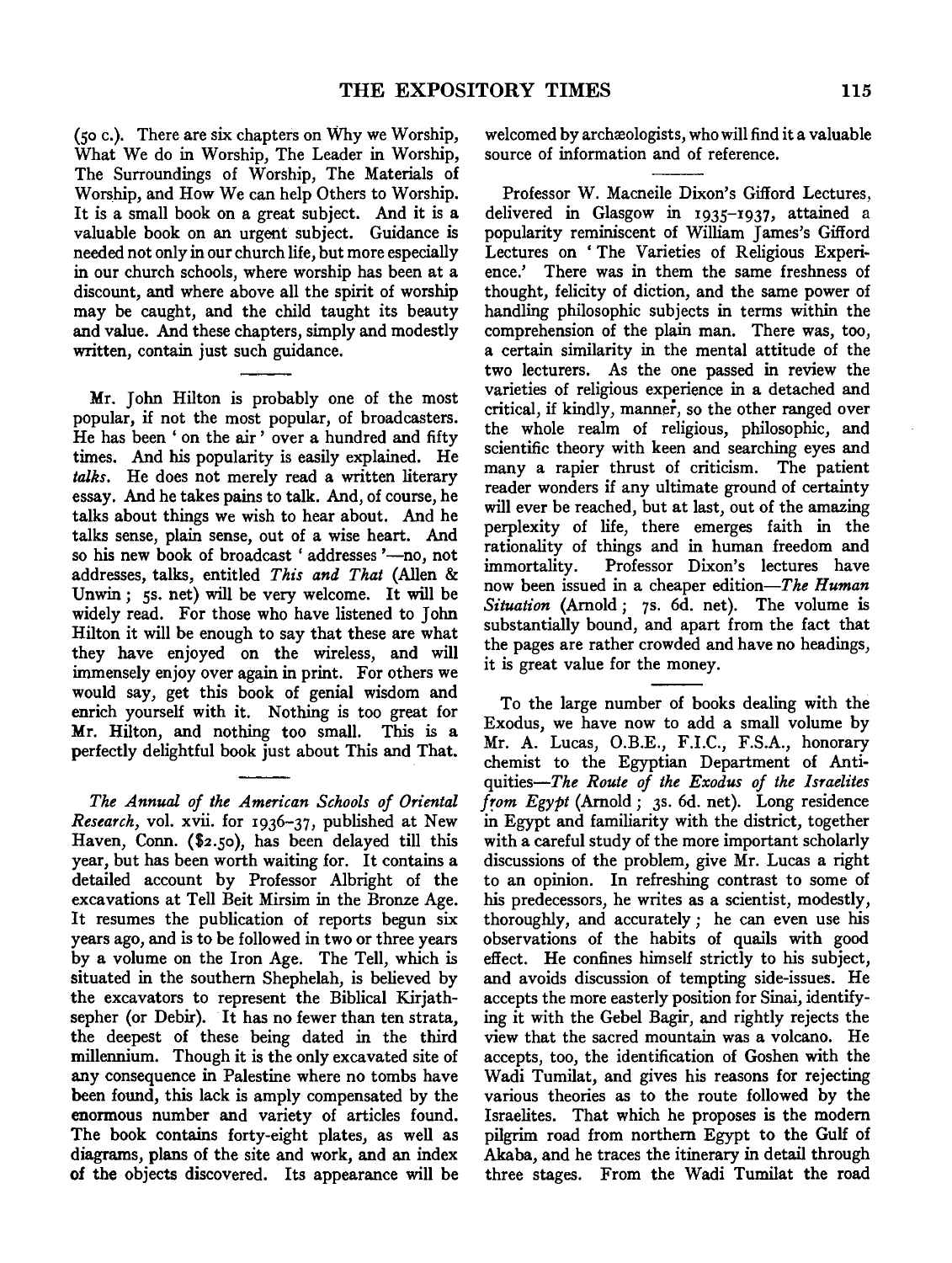taken crosses the ' Red Sea ' near Lake Timsah, and proceeds to Sinai. Then it turns north to Kadesh Barnea, identified with the modern Ain Kadeis, and, finally, coming back to the Gulf of Akaba, passes round Edom to the Jordan opposite Jericho. Whether the view Mr. Lucas takes be finally accepted or not, he has made a suggestive and scholarly contribution to the problem.

Some time ago a book of services for worship was issued under the editorship of the Rev. David T. Patterson, *The Call to Worship* (Carey Press; 3s. 6d. net). It has now been published in a revised edition. In this new edition there seems to be a rearrangement of the material, and some additions. Whether these are improvements can only be determined by practical usage. In any case, it may be repeated that the book is one of the best of the kind that has been issued in recent years. Those ministers who do not use a liturgy will find abundant and fitting material for public devotions. Among the many such manuals that have been published we know none better.

*The Way of Partnership,* by Miss Phyllis L. Garlick (C.M.S.; Is. net), is an account of the Church in India as seen from the point of view chiefly of the work of the Church Missionary Society. It should be a useful guide to those who desire to see how new enterprises in building up the village Christian people are progressing. Work like that which is done at Chapra in Bengal (with the co-operation of the Church of Scotland), by Stephen Neill in Tinnevelly, by the Bishop of Dornakal throughout his own diocese, is specially directed to bring the work of the Church within the reach of the peasant Christians, and to create the spiritual means for lifting these humble people to the level of Christian living and Christian testimony. It is work to which every Christian mission in India is being called with new urgency to-day, and this little book should help to make the position known in the Church in England and to strengthen the Church Missionary Society in its valuable service.

In the *Transactions of the Glasgow University Oriental Society,* vol. viii. (1936-37) (Civic Press Ltd., Glasgow; 6s. net), edited by the Rev. James Robson, M.A., of the Arabic Department, we have forty-eight pages of interesting papers on Biblical and cognate subjects by outstanding scholars such as Professors W. B. Stevenson, John Mauchline, Edward Robertson, and others. The volume is enhanced by a photograph of Professor C. J. Mullo Weir, B.D., D.Phil., who has succeeded Professor Stevenson in the Chair of Oriental Languages and in his office of President of the Society. The papers should prove a welcome addition to the libraries of all Biblical scholars and others interested in Oriental studies.

A book on the training of ministers is welcome. for there is no subject connected with the Church which stands in greater need of discussion. In *The Making of the Minister,* by Mr. William H. Leach (Cokesbury Press, Nashville; \$1.50), we have many practical questions discussed-What kind of preparation should the minister undergo ? What are the temptations of the minister and how is he to meet them ? What are his duties ? Should he be a politician ? Should he visit ? How should he use, or arrange, his time? And so on. And these questions are answered with frankness and wisdom. It is American conditions that are in view, but the author has much to say that is relevant to the conditions anywhere. The book is a real contribution to a problem that is not being faced intelligently by the Church, at least in this country. Traditional methods are being pursued as a matter of course, and the preparation of our future clergy is not really preparing them for many of the practical difficulties that will meet them in their work.

A new edition of *The Pilgrim's Progress,* arranged for the modern reader by Mr. E. W. Waiters, has been issued by Messrs. Duckworth at 6s. net. It is commended in short introductory notes by Dean Matthews and Professor E. S. Waterhouse. The book is strongly and tastefully bound, the type clear, and the whole story presented in a way that should make it appetizing to the modern reader. It should make an acceptable gift book.

The creators of' Ferdinand,' Mr. Munro Leaf and Mr. Robert Lawson, have now created *Wee Gillis*  (Hamish Hamilton; 4s. 6d. net). Wee Gillis, whose full name was Alastair Roderic Craigellachie Dalhousie Gowan Donnybristle MacMac, lived m Scotland, spending half his time with his mother's relations, who were Lowlanders, and half his time with his father's relations, who were Highlanders. This is the story of how he stayed first with the one and then with the other. And of how he at last solved the problem as to what was to be his permanent home. For he learned how to make music and play the biggest bagpipes in all Scotland in his house half-way up the side of a hill. This is a.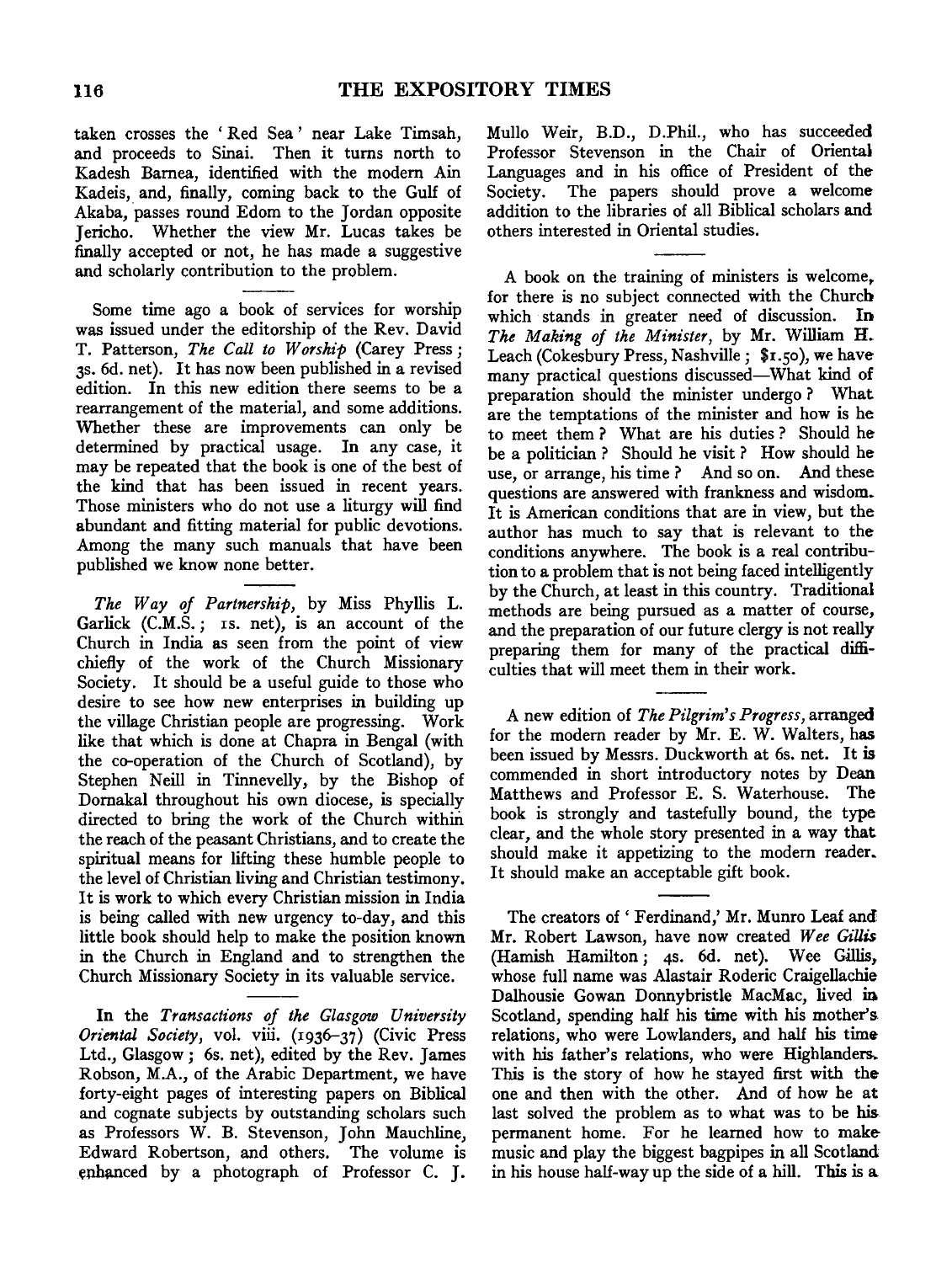book that will amuse grown-ups as much as children, and the illustrations are first-class.

*State Population Census by Faiths: Meaning, Reliability and Value,* by H. S. Linfield, Ph.D., Director, Jewish Statistical Bureau (Hasid's Bibliographic and Library Service, New York; \$2.oo), contains a mass of statistics in its seventy-two pages, which will attract those who revel in facts and figures, and repel those whose tastes do not lie that way. The author is not a propagandist, but only a recorder. A census by faiths may aim at securing a confession ()f personal religious convictions, or only an indication of adherence to a religious community, or association advocating a ' world view ' in lieu of a religion. Where adopted, it may be used for various purposes, for instance, in India, to determine proportionate political representation or official employment : in Germany, to levy the church-rate; in Newfoundland, to provide educational facilities of a denominational kind. It might be used for a sinister purpose, as for religious or racial persecution, for example, of the Jews in Germany. Where a religious is also a national minority, it may be used to maintain rights, but also to impose disabilities. Such a .census would be of value to determine the progress or the decline of religious communities as a guide to action. The reliability must in many cases be doubtful. Men may profess adherence to a faith which they ignore in practice. Fear may lead to .concealment, or even deception. That is the kind of questions which are discussed with abundant illustrative material and competent judgment in this volume which may for its purpose be -commended.

The Unclouded Face, by the Rev. John A. Patten, M.C., M.A. (Hodder and Stoughton; 5s. net), is a book that is not only charming but richly rewarding. It is divided into 'Autumn,' 'Armistice,' ' Christmas,' *4* New Year,' 'Easter,' 'Spring,' 'Summer,' and <sup>4</sup>All the Year Round,' with, as a fairly full appendix, some essays on the Bible. Here is certainly a good way of turning the natural year into the ' Christian Year.' The sermons or meditations are fresh, -evangelical, and original. Mr. Patten is Literary Superintendent of the British and Foreign Bible Society. He has no longer a pulpit in the literal sense, but in this book he has made a pulpit for himself, and his message from it will bring cheer and ·comfort wherever it is heard.

Under the name of ' The Farringdon Library ' the Independent Press is issuing ' cheaper editions of famous books ' at 2s. 6d. net. Four of these have come to hand, all of which deal with subjects of religious interest. To call them famous would be going too far, but all are worthy of this fresh lease of life.

*Vital Preaching,* by the Rev. Sidney M. Berry, D.D., contains his Warrack Lectures to the divinity students of Glasgow and Aberdeen. They are eminently practical, full of such counsels as young preachers need, and inspired with a sense of the greatness of the preacher's calling.

*Across the Frontiers,* by the Rev. Douglas W. Langridge, M.A., is described as 'some ventures in fellowship.' The writer is courageous enough to subscribe to the dictum of the eminent Chinese, Dr. T. T. Lew, that' the age of authority is passing, the age of fellowship is coming.' His endeavour is to interpret different churches and parties to one another, Episcopalian to Free Churchman, Modernist to Fundamentalist, Capitalist to Socialist, and vice versa. His book is a real eirenicon.

*The Desire of all Nations,* by the Rev. Frank H. Ballard, M.A., contains a series of eighteen addresses on ' practical aspects of the life and teaching of Jesus.' They are marked by wide culture, rich wisdom, and a profound Christian loyalty. Withal they make pleasant reading.

In *The Men of the Vatican* the Rev. Thomas B. Howells gives a short account of the rise and fall of the power of the Popes. It is a long story, but here we have a summary of it which is wonderfully clear and intelligible, and is brought right up to date. How far the totalitarian peril may drive Protestant and Romanist into alliance remains to be seen, but it is well that the lessons of history should not be forgotten.

Bishop Knox's admirable life of *Robert Leighton*  has been issued in a popular edition (Lassodie Press; 3s. 6d. net). It is simply a reprint of the original work and accordingly certain errors remain uncorrected. In particular, a paragraph is quoted from the Westminster Confession which gives authority to the civil magistrate to order the affairs of Christ's Church. This, as it happens, is the one paragraph which the General Assembly of the Church of Scotland repudiated when they adopted the Confession. The same paragraph is quoted and emphasized by Agnes Mure Mackenzie in her 'Scotland of Queen Mary.' Both historians may be recommended to read the Act of General Assembly of 27th August r647. In general, however, Bishop Knox's book shows great skill in delineation, and a deep and sympathetic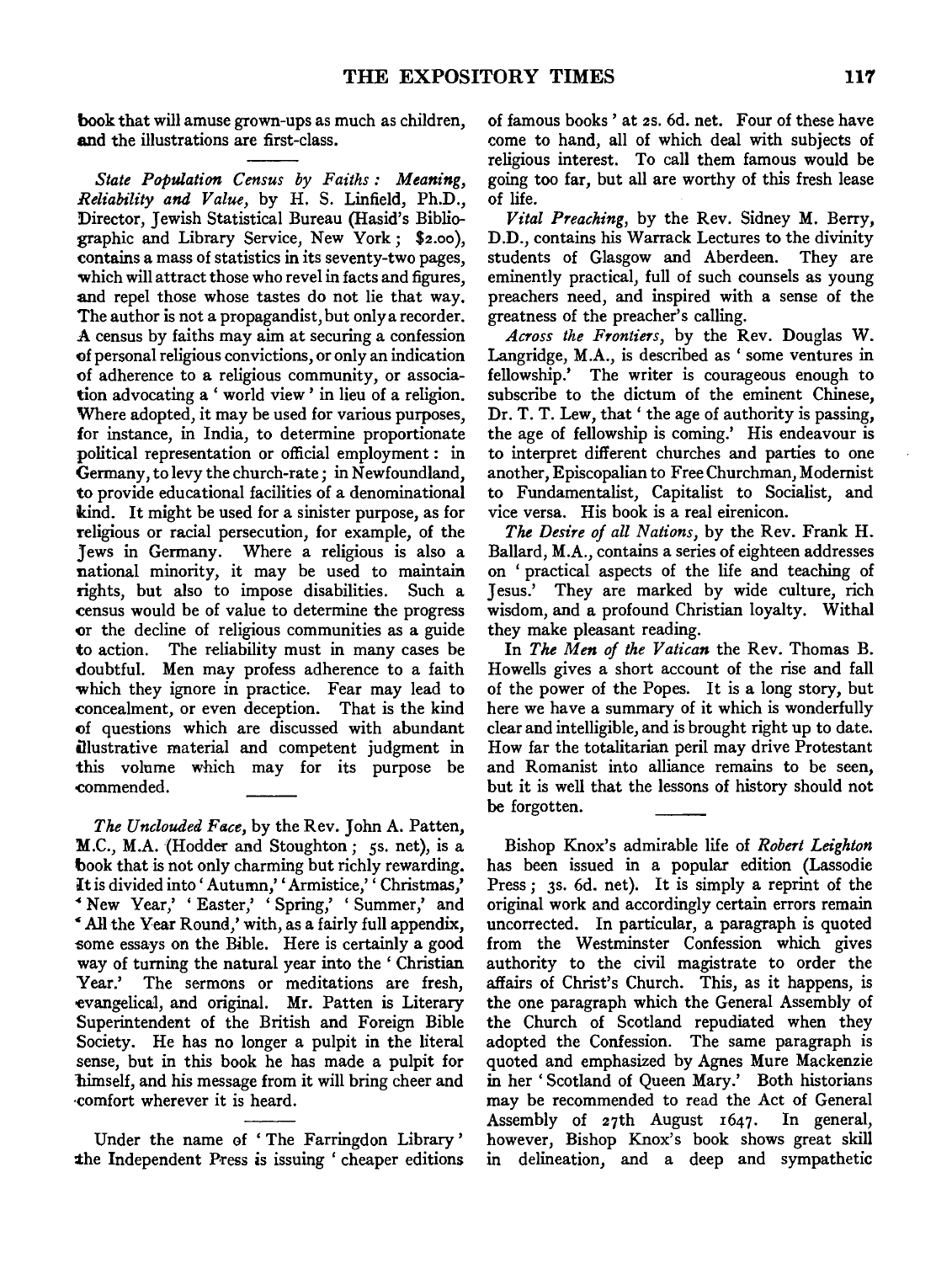## 118 THE EXPOSITORY TIMES

understanding of Scottish character and religious life.

A popular edition has been issued of the biography of *Dr. John White,* by Mr. Alexander Gammie (Lassodie Press; *zs.* net). It must be a delicate business to write the biography of a man still living, and one wonders what Solon would have said about it. But Mr. Gammie has a skilful pen, and with so live a subject it was not difficult to make a living book, and one which deserves a new lease of life.

For students of the English Bible we can commend *The Four-Fold Message,* by Mr. C. C. Ogilvy Van Lennep (Marshall, Morgan & *Scott;* Ios. 6d. net). The writer's plan is ' to record all that any one or more of the evangelists say of each event or speech *;* to place all repetitions of each item together, one after another, irrespective of the order in which each occurs in any one of the four Gospels, taking care, of course, to avoid treating as a single thing matters which, though similar, are really two or more. Further, it is to omit nothing from any of the Gospels, and to insert nothing more than once. As a matter of fact only one word has been added to the text of the Authorized Version of the Gospels, and that word is Jesus, inserted at the beginning of His genealogy by St. Luke. No single word has been omitted.' A consecutive narrative is thus put together which is very readable, though the time sequences must in many cases remain doubtful. The narrative is divided into twenty-four chapters to each of which there is added a number of useful explanatory notes. An elaborate index of Gospel passages is given at the end.

*Arm the Apostles,* by Rom Landau (Nicholson & Watson; 3s. 6d. net), is the rather puzzling title of a book on Pacifism. The writer is convinced, as all Christians are, that war is contrary to the mind of Christ, and ought to be eliminated from human affairs. But, unlike many Pacifists, he is a realist and sees the difficulty of applying the absolute ideal rigidly at one point irrespective of the general moral level. In the present situation he feels that there are moral values in Britain's civilization which are worth defending even at the cost of war. At the same time ' although the present level of public enlightenment is too low to justify the immediate adoption of unmitigated pacifism, the latter must be the goal of every civilized country.'

The Oxford University Press, which has so honourable a reputation in printing and publishing the English Bible, has fitly celebrated the four hundredth anniversary of the setting up of the Bible in all the parish churches of England by the issue of a new edition of the Authorized Version, in crown 8vo, in large and exceptionally clear type. The claim is made, and may be granted, that ' it is the largest type and easiest-to-read Bible of its size.' The price ranges from 7s. 6d. in strong cloth binding to 2IS. and upwards in fine India paper.

The same firm has also completed their beautiful edition of the Bible in the World Classics series by the issue of the New Testament in one volume (zs. net). It makes a handy little pocket edition of the Authorized Version, delightful to handle and pleasant to read.

From Messrs. Pickering & Inglis we have received a few of their popular Scripture calendars. The Golden Grain *Daily Meditation Calendar* (Is. 6d.) has a daily tear-off block with a text and meditation and a fine reproduction of a painting of Maidenhead Village. The *Golden Text* (Is. 3d.) has a picture of a sheltered creek, and a text and seed thought for each day. Two charming studies of rural scenes have been chosen for *Daily Manna* and *Grace and Truth* (IS. each), and *Young Folks* has a coloured photograph of a merry child with bowls of daffodils (Is.).

In *The Church of the Apostles and the Fathers*  (S.P.C.K.; 4s. net) the Rev. Francis E. Barker, M.A., A.K.C., has given us a very concise yet comprehensive survey of the constitution and history of the Christian Church throughout the first thousand years of its life. His book falls into three main parts, which deal respectively with the Church and the Ministry, Christian Worship, and Faith and Life. From this it will be seen that this is no mere catalogue of events, but a penetrating study of the life of the Church as manifest in its doctrine, worship, and practice. The work is done with great judgment and impartiality. One interesting feature is the amount of space devoted to the Eastern Church, which, of course, is less well known in the West. It should form an excellent text-book for study circles.

*Spiritual Exercises* (S.P.C.K.; 3s. 6d. net), by the Rev. Hubert S. Box, B.D., Ph.D., is a Handbook for Directors of Souls compiled from the writings of Masters of the Spiritual Life. It is issued as a companion volume to ' Spiritual Direc